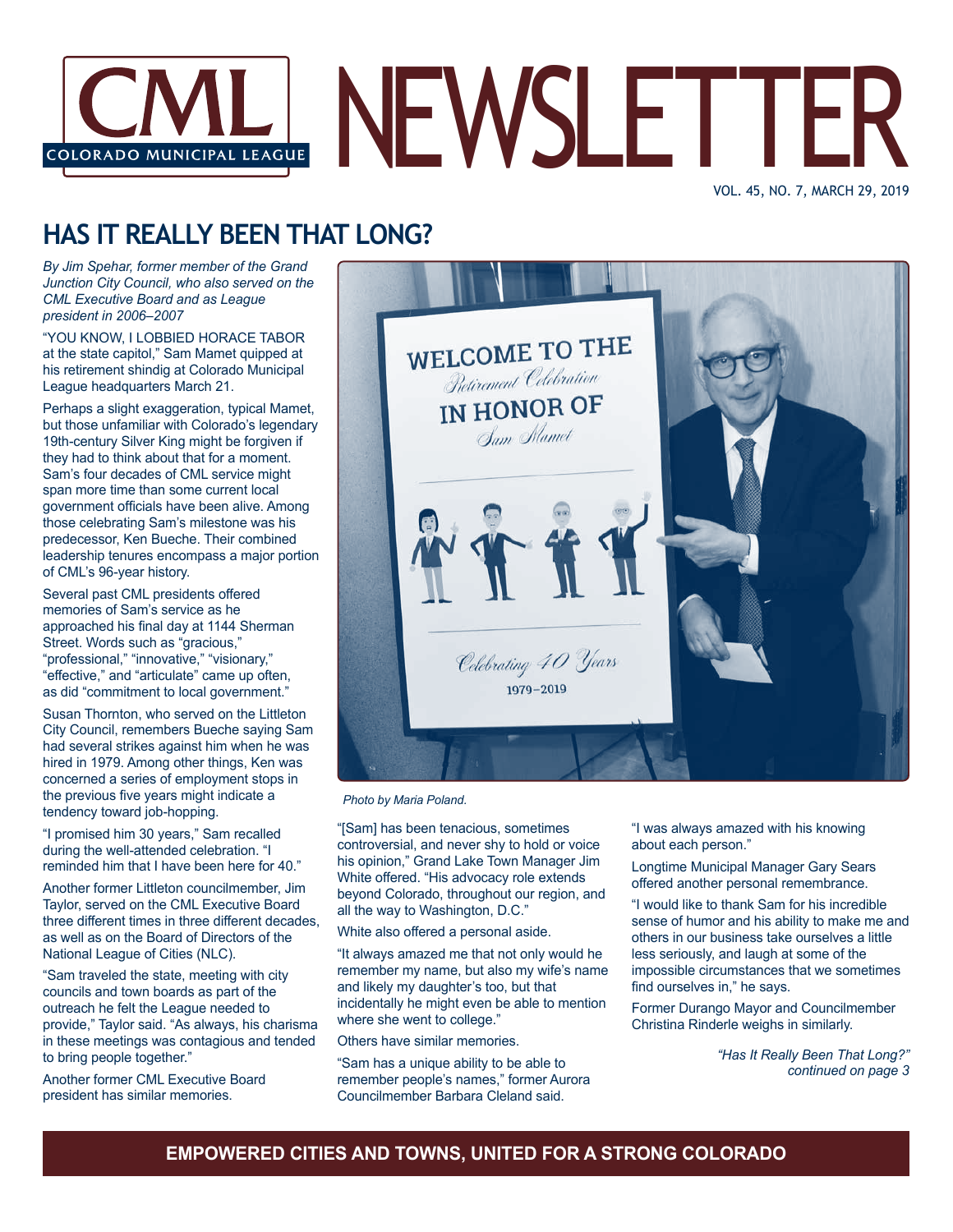### **ANOTHER TOWN ADOPTS STANDARDIZED SALES TAX DEFINITIONS**

VAIL JOINS THE 46 SELF-COLLECTING sales tax municipalities having adopted the standardized sales tax definitions in their local tax code. This continues the work undertaken by the municipal tax and finance administration community, originating with a request by the legislature (SJR 14-038) to work on a uniform set of sales tax definitions that could be adopted in the self-collecting jurisdictions for tax simplification.

The following are the cities or towns that have previously adopted the definitions: Alamosa, Arvada, Aspen, Aurora, Avon, Black Hawk, Boulder, Broomfield, Cañon City, Carbondale, Centennial, Cherry Hills Village, Cortez, Craig, Crested Butte, Dacono, Denver, Edgewater, Evans, Federal Heights, Fort Collins, Frisco, Golden, Glenwood Springs, Greeley, Greenwood Village, Gunnison, Gypsum, La Junta, Lamar, Littleton, Longmont, Louisville, Montrose, Mountain Village, Mt. Crested Butte, Northglenn, Parker, Sheridan, Silverthorne, Snowmass Village, Steamboat Springs, Timnath, Westminster, Wheat Ridge, and Windsor.

CML would like to congratulate the staff, appointees, and elected officials of Vail for their work and leadership in adopting their ordinances. We now have a total of 47 self-collecting municipalities that have adopted!

# **CLASSIFIED CORNER**

#### **To place an ad ...**

Contact Traci Stoffel, CML communications & design specialist, by email at tstoffel@cml.org.

### **NEW EXECUTIVE DIRECTOR LISTENING TOUR**



EACH SPRING, CML HITS THE ROAD TO visit our members around the state. This year, Kevin Bommer, executive director as of April 1, will travel solo around the state for the CML Spring Outreach Meetings.

As always, the CML Spring Outreach Meetings are free and provide the opportunity to network with colleagues from neighboring communities and talk about implications of the legislative session. Additionally, Bommer would like to hear from CML members about their interaction with CML, what they would like to see more or less of, and the CML of the future they envision.

Locations and RSVP information are available on the CML website at *www.cml.org*, under Events. Each meeting will last one and a half hours (with the exception of the May 9 District 1 CML Spring Outreach Meeting in Julesburg, which will include a social hour and dinner, as well as a cost of \$25 to attend). Elected officials will receive 1.5 MUNIversity credits for attending a CML Spring Outreach Meeting, as well as for the business meeting in Julesburg.

Dates, times, and locations:

**Monday, May 6** 10 a.m. in Steamboat Springs 2 p.m. in Craig

**Tuesday, May 7** 9 a.m. in Grand Junction 2 p.m. in Carbondale

**Wednesday, May 8** 9 a.m. in Vail 2 p.m. in Black Hawk

**Thursday, May 9** 9 a.m. in Greeley Evening District Meeting in Julesburg (details coming soon)

**Friday, May 10** 10 a.m. in Burlington

**Monday, May 13** 9 a.m. in Limon 2 p.m. in Lamar

**Tuesday, May 14**  9 a.m. in Trinidad 2 p.m. in Pueblo

**Wednesday, May 15** 9 a.m. in Colorado Springs 2 p.m. in Castle Rock

**Thursday, May 16**  10 a.m. in Fort Collins 2 p.m. in Boulder

**Monday, May 20** 10 a.m. in Alamosa 3 p.m. in Pagosa Springs

**Tuesday, May 21**  10 a.m. in Durango 3 p.m. in Montrose

**Wednesday, May 22**  10 a.m. in Gunnison 2 p.m. in Poncha Springs

**Thursday, May 23**  10 a.m. in Buena Vista 2 p.m. in Leadville

*CML Newsletter* (ISSN 7439903) is published biweekly by the Colorado Municipal League, 1144 Sherman St., Denver, CO 80203-2207, for Colorado's municipal officials. (USPS 075-590) Periodical postage paid in Denver, Colorado.



#### **Communications Coordinator: Christine Taniguchi Circulation/mailing lists: Allison Wright**

POSTMASTER: Send address change form 3579 to Colorado Municipal League, 1144 Sherman St., Denver, CO 80203-2207; (p) 303-831-6411 / 866-578-0936; (f) 303-860-8175.

Subscriptions to *CML Newsletter* are offered as a portion of member dues. Cost to nonmembers is \$300 a year.

### **WEBINAR: AMENDMENTS TO SEC RULE 15c2-12**

*Presented by Dee Wisor, Butler Snow partner*

**May 20, 2019,** Noon–1 p.m.

Effective Feb. 27, 2019, the Securities Exchange Commission (SEC) adopted amendments to Rule 15c2-12 that impact secondary market disclosure for bonds issued by state and local governments. Review the rule changes and learn how to adjust policies and procedures to reflect the changes. This webinar will be of interest to municipal attorneys, finance staff, and city

and town managers. CLE credits have been applied for. One MUNIversity credit is available to elected officials for this training.

This webinar is free for attorneys employed by a municipality and municipal officials; however, registration is required. Registration is \$25 for individuals that serve as the primary legal counsel (attorney of record) for a municipality or individuals that are employed by an organization that is a CML associate member. Registration is \$50 for all others. To register, visit *bit.ly/2Txs0Lg*. Registration closes **May 19.**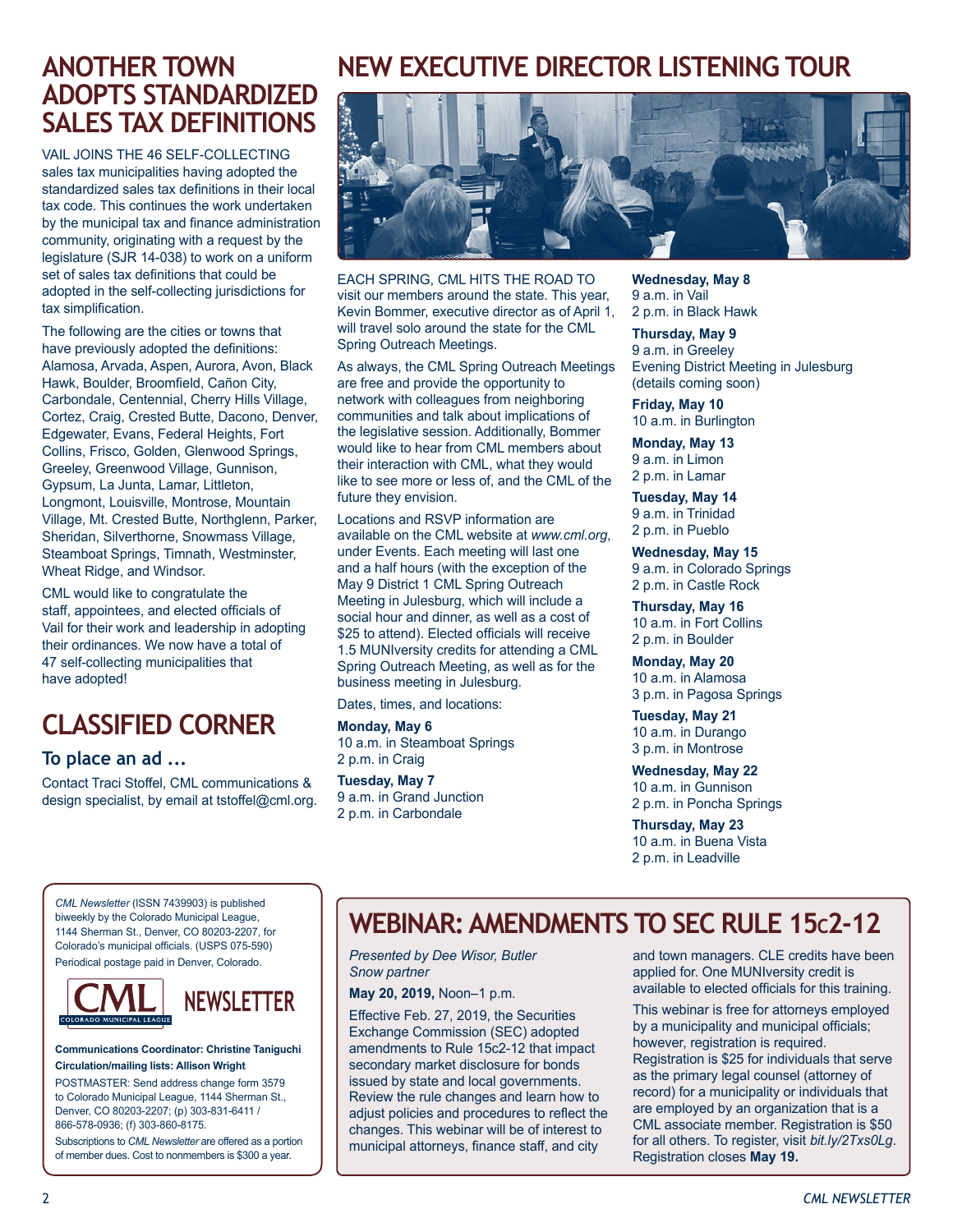#### *"Has It Really Been That Long?" continued from page 1*



*Attendees at the retirement party for CML Executive Director Sam Mamet.*

"I will never forget the grin on Sam's face as he announced me as 'Madam President' during my tenure, and I appreciated everything he taught me over those years, from Durango to Denver to D.C.," she said. "Sam truly went above and beyond in his service with CML and NLC, and I felt like he cared and advocated for every one of us in the time he took to get know us and our families personally."

Former Lakewood Mayor Steven Burkholder offers this recollection.

"When I was the 2005–2006 CML president, one of the most important decisions the executive board made, after a nationwide search, was the hiring of Sam Mamet as the new Colorado Municipal League executive director," he recalls. "Sam has served CML as a visionary force for the past 14 years as its executive director."

"Sam's contributions to municipal government in Colorado have been extraordinary, and his dedication has been unwavering through the years," said another longtime Colorado municipal manager, Greg Clifton. Now Vail's town manager, Clifton calls Sam

"a relentless champion of local control, and a great person all around."

My own association with Sam began 26 years ago, well before I joined the Grand Junction City Council and became active in CML affairs.

The Colorado legislature, wrestling with revenue and budget concerns following passage of the Taxpayer Bill of Rights (TABOR), thought it would be a good idea to include three non-legislators on an interim committee charged with studying government finance issues. Surprisingly, Mamet and Bueche, along with the Special District Association, agreed that a Mesa County commissioner barely a year into his first term who also happened to chair the new Tax and Finance Committee of Colorado Counties Inc. could be trusted to represent local governments.

Needless to say, Sam was looking over my shoulder at every meeting of that committee, cautioning that, too often, many state lawmakers assume that "local control means control the locals." I left each encounter and so many others over the ensuing quarter-



*During the recent CML Executive Board Meeting, CML Executive Director Sam Mamet (right) was recognized for his 40 years of service to the League. Fort Collins Mayor and CML Executive Board President Wade Troxell presented the award.*

century better off from the benefit of his advice and friendship.

"Management," business guru Peter Drucker once said, "is doing things right."

"Leadership," he went on to say, "is doing the right things."

Thankfully, over many decades, the Colorado Municipal League has had the benefit of both efficient management and effective leadership from Sam, who has not just "done things right" but has also "done the right things."

The 1979 long, dark hair and moustache in the series of pictures displayed at retirement festivities morphed over 40 years into a graying buzz cut and a clean-shaven face. Those with long memories know his attitude and enthusiasm have not aged. He is exchanging bosses from 270 Colorado cities and towns for just three, wife Judith and sons Abe and Elliott. But we have likely not heard the last from Sam Mamet.

### **WEBINAR: ENERGY PERFORMANCE CONTRACTING FOR WATER EFFICIENCY AND WATER METER UPGRADES**

*Presented by Mirka della Cava, Colorado Energy Office senior program manager, and Taylor Lewis, P.E., Colorado Energy Office senior program engineer*

#### **May 16, 2019,** Noon–1 p.m

While the Colorado Energy Office (CEO) Energy Performance Contract program is best known for energy savings benefits, there are also substantial water efficiency opportunities. Public building owners can save water and

money through water fixture replacements, cooling tower retrofits, and landscape improvements. Water providers can reduce water losses and increase revenue through water meter replacement/upgrade projects. By partnering with prequalified companies that can identify and guarantee water efficiency opportunities, the CEO helps to facilitate the development, financing, and implementation of efficiency upgrades that routinely go unfunded. Discuss the unique opportunity for

increasing water efficiency, reducing water loss, and ultimately providing substantial savings for both public-sector buildings and water providers.

This webinar is free for CML municipal members; however, registration is required. Registration is \$25 for CML associate members and \$50 for all nonmembers. One MUNIversity credit is available to elected officials for this training. To register, visit *bit.ly/2YmkCWF*. Registration closes **May 15.**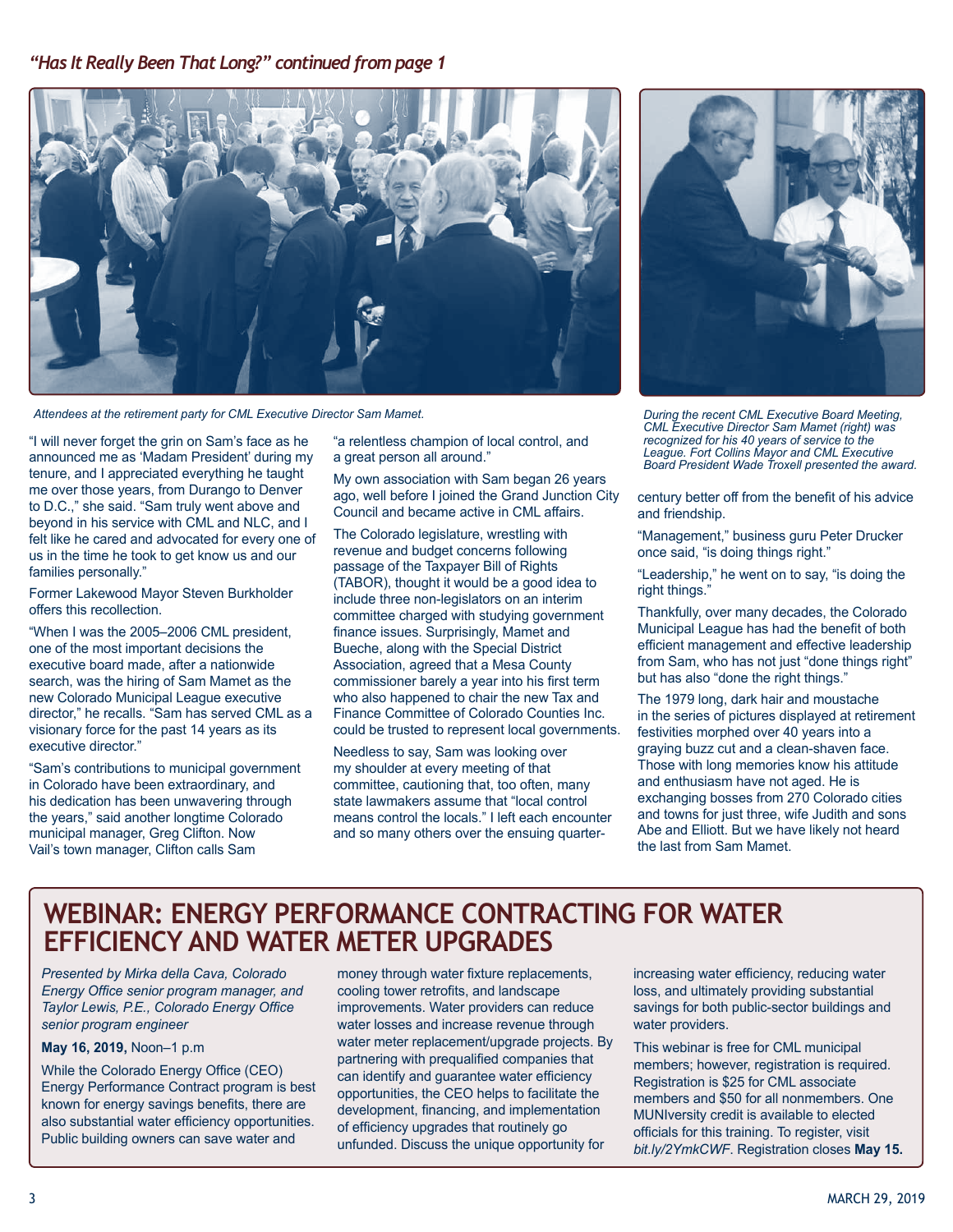### **COLORADO LEADERS MEET IN WASHINGTON**

*By Sam Mamet, CML executive director*

NEARLY 90 COLORADO MUNICIPAL leaders representing 24 cities and towns recently visited Washington, D.C., as part of the annual National League of Cities Congressional Cities Conference. Youth commissioners from Boulder, Brighton, Denver, and Loveland also joined the group, helping Colorado to have one of the largest state delegations. The purpose of this annual meeting is to connect local leaders with key decision makers in the federal government, as well as develop policy proposals affecting cities and towns and attend leadership training.

While in the nation's capital, CML facilitated a Colorado issues briefing on transportation, and met with U.S. Department of Transportation intergovernmental senior staff members Chris Mitton and Anthony Bedell.

Colorado delegates also had lunch with members of their House delegation, hearing from Reps. Ken Buck, Jason Crow,



Joe Neguse, Ed Perlmutter, and Scott Tipton. Rep. Diana DeGette was unable to attend but sent her legislative director, Tommy Walker, in her place.

Finally, Colorado leaders had a terrific breakfast meeting with Sen. Cory Gardner, and Sen. Michael Bennet's senior staff members Jonathan Davidson and Brian Appel, facilitated by CML Executive Board President and Fort Collins Mayor Wade Troxell. CML thanks Mike Dino at Squire Patton Boggs for hosting the breakfast.

# **CML ACCEPTING APPLICATIONS FOR LEAGUE EXECUTIVE BOARD**

LETTERS OF APPLICATION ARE BEING accepted to fill 10 positions on the CML Executive Board. Municipal officials wishing to be considered for one of these positions should follow the instructions below. Members whose names are placed on the ballot by the CML Nominating Committee will be voted on by the membership at the CML Annual Business Meeting scheduled for Thursday, June 20, beginning at 1:45 p.m., during the 97th CML Annual Conference in Breckenridge.

The vacancies to be filled at the election are:

- one position from municipalities with a population of 250,000 or more for a two-year term;
- three positions from municipalities with a population of at least 60,000 but less than 250,000 for two-year terms;
- three positions from municipalities with a population of at least 8,000 but less than 60,000 for two-year terms; and
- three positions from cities and towns with a population of less than 8,000 for two-year terms.

Each CML participating member municipality is entitled to vote to fill all vacancies on the board regardless of the population categories.

#### **Nomination Procedures**

Under CML bylaws, CML Executive Board members must be elected or appointed officials of member cities and towns. Any official who desires to be nominated for a position on the CML Executive Board can ensure nomination by:

- filing an application for nomination, in letter or other written form, with the CML Nominating Committee (the application must be received in writing by the CML office at least 15 days prior to the annual business meeting, that is, by 5 p.m., Wednesday, **June 5;** and
- including with the application an endorsement in writing from the applicant's city council or board of trustees, which also must be received by the CML office by Wednesday, **June 5** (a city council or board of trustees may endorse the nomination of only one official from the city or town for election).

Municipal officials who meet the above qualifications will be placed on the nominating committee's slate for consideration at the election during the annual business meeting. If there are not enough qualified candidates to satisfy the minimum slate requirement, the committee may request that one or more additional officials become nominees to satisfy the minimum slate requirement. The minimum requirement under the bylaws is equal to the number of vacancies to be filled in each population category. Any officials added by the committee to meet the minimum number of candidates do not need the endorsement from the official's city council or board of trustees, nor do they need to have filed an application with the committee.

Finally, no later than five hours before the annual business meeting, other nominations for CML Executive Board members may be made

by petition to the committee. The petition must be signed by at least 10 municipal officials representing at least 10 municipalities in attendance at the conference. Officials who are placed on the ballot by petition do not need the endorsement of their city council or board of trustees.

#### **File Applications by Wednesday, June 5**

Municipal officials who wish to pursue nomination and election to the CML Executive Board are encouraged to file a written application with the CML Nominating Committee. The application must be received by the League by Wednesday, June 5, and must be accompanied by the required written endorsement from the official's city council or town board of trustees.

These materials should be mailed or delivered to the CML office at 1144 Sherman St., Denver, CO 80203, or faxed to 303-860-8175. Sample application and endorsement letters are available by visiting the CML website, *www.cml.org*, under About > CML Executive Board.

Under League bylaws, population figures for the June 2019 election will be based upon population estimates from the Department of Local Affairs. These are the same figures that were used in computing 2019 municipal dues for member municipalities. Questions may be directed to Kevin Bommer at kbommer@cml.org, 303-831-6411, or 866-578-0936.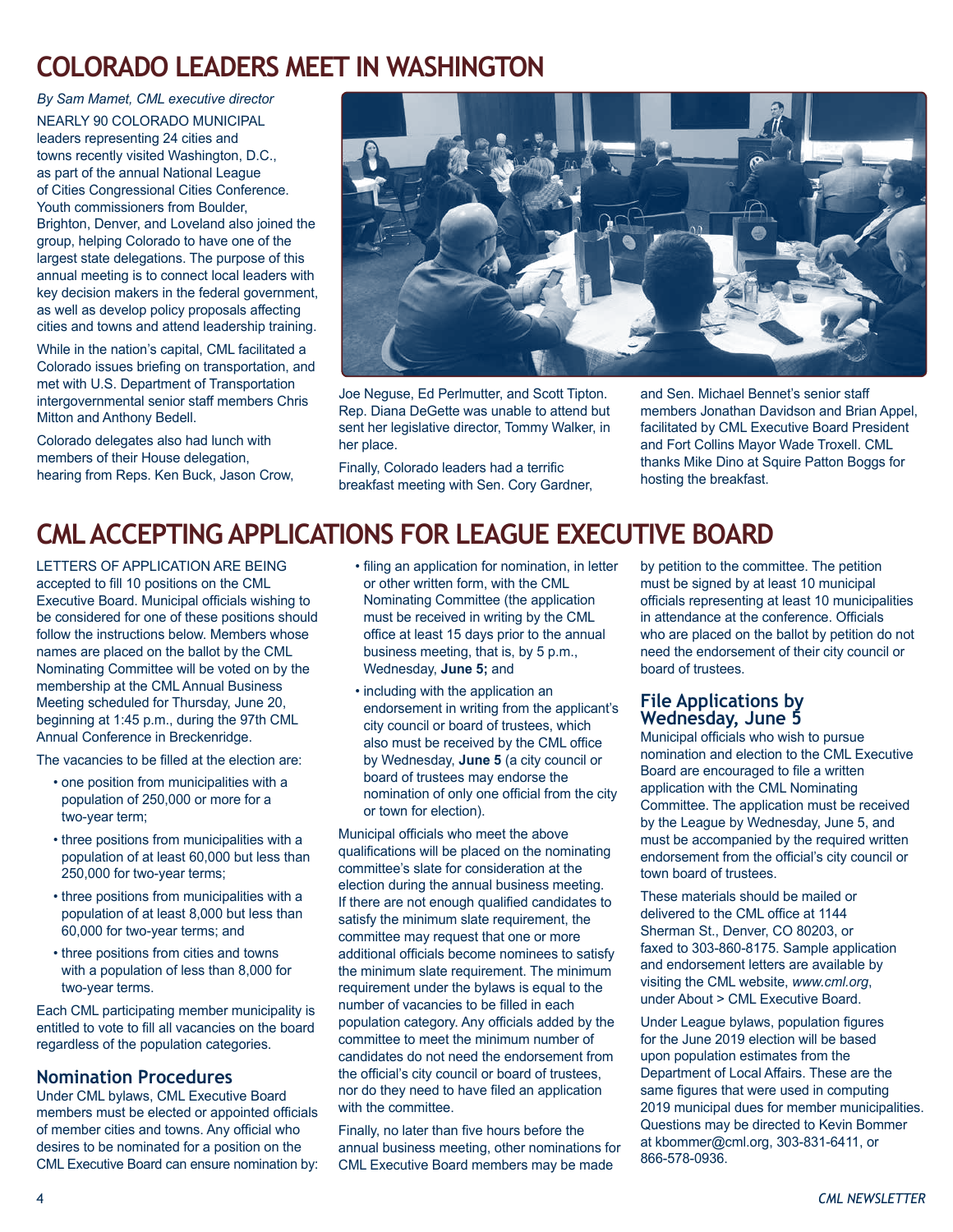### **EXPLORING IDEAS TOGETHER**



CONFERENCE REGISTRATION IS IN full swing!

CML members should have received this year's conference flyer in the mail this month. It provides a snapshot of the topics and schedules, registration information, lodging fees,\* and more.

More than 600 municipal officials and other key stakeholders have already taken advantage of the early registration discount, and some of the ticketed events are filling up quickly! The deadline for discounted registration is Friday, **May 10.** The fastest and most secure way to register is by going online at *www.cml.org/annual-conference.*

Need to view the sessions and their details? An up-to-date schedule of the program is available to view and download from *www.cml.org/annual-conference*. You also can download Attendify from your app store; once you have Attendify on your device,

search for "97th CML" to have all the conference information at your fingertips.

Want to sponsor the conference? There is still time; however, exhibit space is almost full! For more information, visit *bit.ly/2H8LrZ6* or contact CML Communications Coordinator Christine Taniguchi at ctaniguchi@cml.org or 303-831-6411 / 866-578-0936.

\**As of March 29, both contracted lodging properties (Beaver Run Resort and Conference Center and DoubleTree by Hilton) are currently sold out. CML is working to secure additional lodging at nearby properties and will update its website (*www.cml.org/annual-conference*) when details are confirmed.*

# **RECENT ECONOMIC FORECAST REFLECTS UNCERTAINTY**

THE COLORADO GENERAL ASSEMBLY'S Legislative Council released its updated economic forecast on March 15, and the predictions for future economic growth reflect uncertainty about the ongoing strength of the economy.

While the state's economy continues to be strong, forecasters updated their previous estimates to reflect a belief that the economy will slow down. Smaller increases in state tax revenues are forecast, as compared to December 2018. This led to an outlook for a \$260 million drop for the current budget year

and a \$249 million reduction for fiscal year (FY) 2019–2020. The uncertainty mainly centers around the federal tax cut act affecting tax returns from last year and going forward, as well as the impact of tariffs on certain state sectors.

With the state's proposed budget for next year now closed and its introduction as legislation in the Colorado Senate pending, much of the discussion will center on whether or not a significant TABOR refund is expected. This also becomes a factor connected to recently introduced legislation proposing a fall ballot

question to allow the state to permanently retain any TABOR refunds for higher education, K–12, and transportation. The TABOR refund for next fiscal year is projected at nearly \$65 million. Earlier forecasts showed a larger amount and continued refunds in future years. The reduction in estimated revenues now reflect no TABOR refunds in the three years following FY 2019–2020.

The next forecast will occur in June, after the legislature adjourns, and will be an early indicator as to whether or not the economy is tracking with predictions.

### **FIND VENDORS AT PURCHASING EXPO**

JOIN COLORADO'S PURCHASING & Contracts Office and Minority Business Office on **May 16** for the 2019 Annual Advance Colorado Procurement Expo! With an expected attendance of more than 750, this is the chance to meet a wide variety of vendors (both large and small) looking to work with municipalities.

This year the event, run by state agencies, will be held at the McNichols Civic Center Building in downtown Denver. Buyer tables will only need to be "open" during the morning. Even if a municipality is able to send only one representative, this will allow that buyer to participate in the one-on-one sessions in the afternoon. Tables for all local government agencies are free and include lunch.

It is important that local governments are well represented in order to make this a successful, meaningful event for Colorado's procurement and vendor community. Registration and detailed event information are available online (*www.coprocurementexpo.com*). For more information, contact Barbara Musick, supplier diversity liaison, at barbara.musick@state.co.us.

# **OPPORTUNITY ZONE TECHNICAL SUPPORT GRANTS**

OPPORTUNITY ZONE (OZ) TECHNICAL support grants, offered by the Colorado Office of Economic Development and International Trade (OEDIT), are designed to help community-oriented Opportunity Zone projects come to fruition. Some examples of potential uses of funding include project feasibility studies, developing a project RFP, developing an investment memorandum or marketing materials, or legal or accounting support on

project structure (firm must give government discount).

OEDIT expects most grant applications to be less than \$10,000, though communities can ask for any amount. OZ technical support grants should be requested once other options for funding are exhausted.

Projects can be privately or publicly funded and/or organized, but they must have broad community support. Matching funds can be provided by any entity.

Projects should be driven by Opportunity Fund capital, and reasonably well-developed by the time of application. If communities are still in the planning phase, they should first look at grant funds from the Colorado Department of Local Affairs (DOLA). If a community does not qualify for DOLA funding, it can still apply for an OZ technical support grant.

For more information and instruction on how to apply, visit *bit.ly/2ul8w2c*.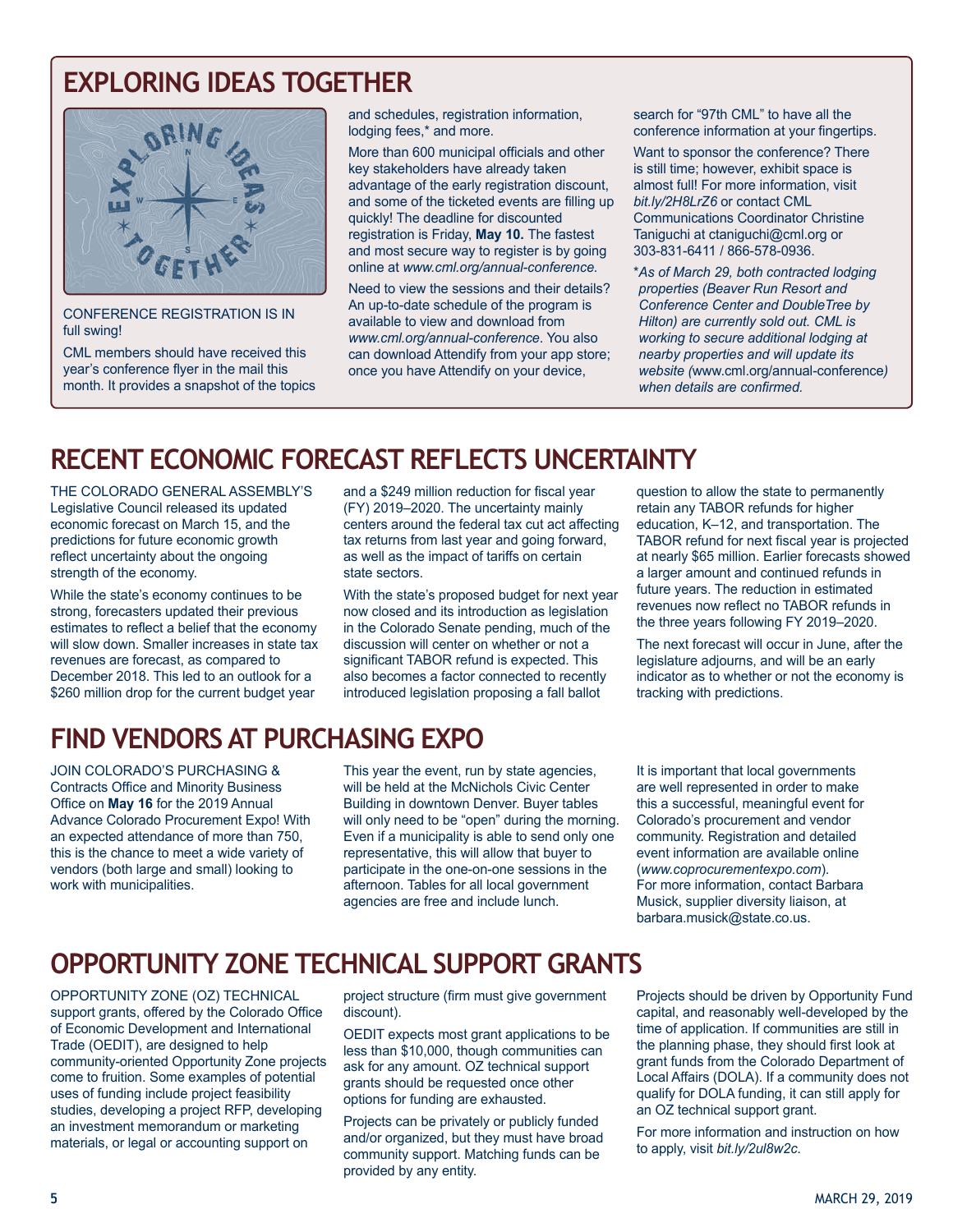# **COURSE NOTEBOOK**



#### **SOCO Tourism Summit**

Find a mentor or be one, travel to three different destinations, hear what others are doing to attract visitors to their destinations, and find opportunities to collaborate at this three-day tourism summit, **April 3–5,** from La Junta to Trinidad. For more information, visit *socotourismsummit.com.*

#### **Sustainable Infrastructure**

The Symposium for Sustainable Infrastructure, SSI-3, takes place **April 5–6** in Denver. The focus is on "The City We Have, the City We Want." This is an important topic considering Colorado's growth is projected to increase by 39 percent to 7.8 million in 2040. To register, visit *www.sustainabilitysymposium.org*.

#### **Downtowns**

Downtown Colorado Inc.'s IN THE GAME, a Vibrant Downtowns Event, takes place **April 9–12** in Aspen. To register for this interactive educational experience for rural downtown champions, visit *www.downtowncoloradoinc.org*.

#### **Fleet Electrification**

This workshop, **April 16** in Denver, will provide extensive information, tools, and resources to realistically assess the possibility of electrifying an organization's fleet. Topics covered include questions to ask, calculating realistic usable range, seasonal variability, fleet transition planning, and more. For more information and to register, visit *bit.ly/2XhBQnA*.

#### **Energy and Environment**

The 7th Annual Energy & Environment Symposium, **April 17–18** in Rifle, helps local leaders navigate energy industry issues. Topics include mineral revenue projections, oil and gas development issues in the urban environment, emergency preparedness, air quality, economic impacts, and more. For more information, visit *conta.cc/2SjWJe7*.

#### **Road Maintenance**

The West Slope branch of American Public Works Association Colorado and the Colorado Association for Roadway Maintenance will present the 32nd Annual Spring Street Conference, **April 17–18** in Grand Junction. Visit *colorado.apwa.net/ EventDetails/17485* to learn more about fiber-reinforced asphalt, innovations in traffic control, pavement evaluation scoring, concrete pavement rehabilitation, sidewalk maintenance and ownership issues, welding safety, and more.

#### **Water**

The water future of the Arkansas River Basin depends on education, dialogue, and a deeper understanding of all sides of water issues. The Arkansas River Basin Water Forum, **April 24–25** in Pueblo, has been at the forefront of this conversation for 25 years. To learn more and register, visit *www.arbwf.org*.

#### **Liquor Licensing**

The Colorado Municipal Clerks Association (CMCA) has two trainings related to liquor licensing lined up. "PDO: From Basic Liquor License Types to Backdoor Transfers," **April 26** in Wheat Ridge, looks at different types of liquor licenses and permits and the application process for each, including all necessary documentation to complete an application, while "PDF: Half-Day Liquor Training," **June 7,** in Bennett, covers the basics of liceensing, as well as special event permits and modifications of premises. Visit the CMCA website (*cmcaclerks.com*) for more details.

#### **Women Leading Government**

Register now for the first-ever Colorado Women Leading Government (CWLG) Conference, **April 29,** in Arvada. CWLG is committed to advancing the role of women and helping them succeed in the public sector through professional development, networking, and career

building opportunities. Sessions include Own Your Expertise, Lead Authentically, and Communicate with Confidence. The conference will help improve your skill set and grow your network to take your career on any trail you would like! Visit *bit.ly/2SVbOD2*.

#### **Records Management**

Learn how to develop a records management program, including how to determine what a record is, how to conduct and create record inventories, how to develop a records management plan, and how to write a records management manual for staff. This program by the Colorado Municipal Clerks Association takes place **May 10** in Gunnison. To register, visit *bit.ly/2Un5d68*. Another opportunity to learn about records management takes place **June 7** in Bennett. For more information, visit *cmcaclerks.com*.

#### **Snow Conference**

The American Public Works Association will host more than 2,000 snow fighters and other public works officials to share the latest and greatest from the world of winter maintenance in Salt Lake City, **May 19–22.** For details, visit *snow.apwa.net*.

#### **Elections**

"PDO: Beyond Election Basics" is geared toward clerks with some election administration experience. This class, **May 17** in Loveland, will delve more completely into FCPA; petitions, including initiative, referendum, and recall; protest hearings; and working with Titles 31 and 1. To register, visit *bit.ly/2OoRucM*.

#### **Women in Government**

Join Women in Government at its 2019 National Legislative Conference in Chicago, **June 13–15.** The event brings together women state legislators and policy experts to engage across a variety of top issues and network. Visit *www.womeningovernment.org/ attend/upcoming-events* for more information.

#### **Watershed Summit**

More than 200 water utility executives, business leaders, conservation experts, and other professionals will come together to share tested solutions at the Watershed Summit on **June 27** in Denver. Gain new insights and ideas to help position your organization for success. The event seeks to add new voices to the discussion, introduce innovative ideas, and break down silos. The goal is to bring local influence to global freshwater issues. To learn more and register, visit *bit.ly/2Fzmrbx*.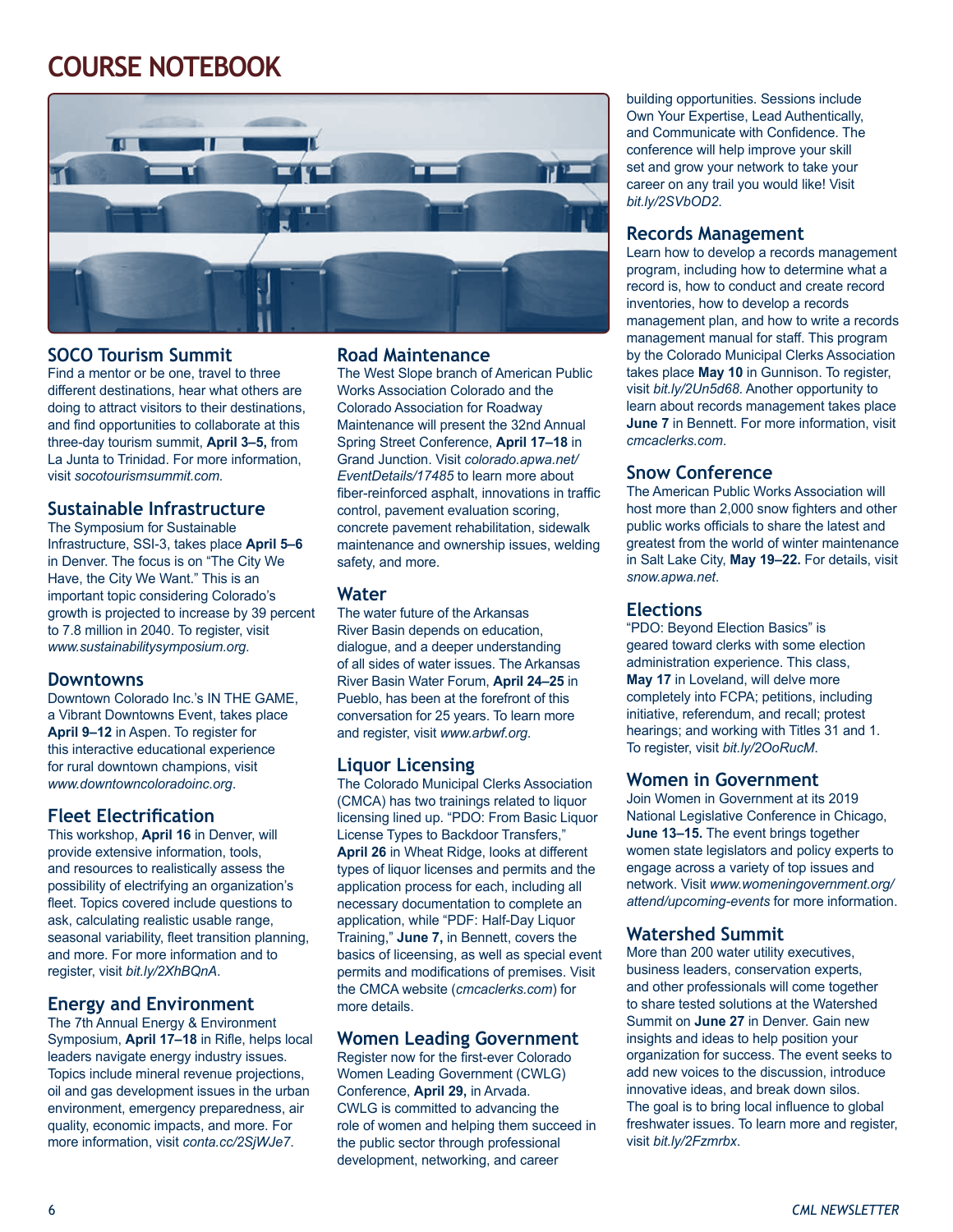# **RESEARCH CORNER: THE AFFORDABLE HOUSING GAP**

*By Melissa Mata, CML municipal research analyst*

EACH YEAR, THE NATIONAL LOW INCOME Housing Coalition (NLIHC) releases data underscoring the insufficient supply of affordable rental housing nationwide. Roughly 25 percent of the 43.3 million renter households in the United States are considered extremely low-income, defined as either "at or below the poverty level" or "at or below 30 percent of the area median income," whichever is higher. Forty-eight percent of extremely low-income renter households are seniors or have a disability, and 39 percent are in the workforce. In Colorado, 46 percent of extremely low-income renter households are seniors or have a disability, while 45 percent are in the labor force.

The United States has a shortage of 7 million rental homes that extremely low-income households could afford. In fact, for every

100 of these households, there exist only 37 affordable and available homes. In Colorado, there are 28 affordable homes for every 100 extremely low-income renter households, for a statewide shortage of almost 115,000 homes.

Because of this shortage, a large number of extremely low-income renter households are cost-burdened, defined as spending more than 30 percent of its income on rent and utilities. A household is considered severely cost-burdened when that number surpasses 50 percent. When a household is costburdened or severely cost-burdened, families have less money available for other important items such as food, transportation, or healthcare. Seventy-six percent of extremely low-income renter households in Colorado are severely cost-burdened.

It is not only the extremely low-income renter households that feel the pinch in this state, however. Twenty-four percent of middleincome households, those making between 81 percent and 100 percent of the area median income, are cost-burdened.

CML recognizes the importance of affordable and habitable housing, and accordingly supports an adequate supply of diverse housing options, increased financial assistance from the federal government and state government for housing needs of lowand moderate-income housing, and supports the creation of an adequately financed statewide housing trust fund.

For more information on the NLIHC Gap Report, visit *reports.nlihc.org/gap*.

For CML resources on the topic of affordable housing, visit *bit.ly/2OjuxaH*.

### **KNOWLEDGE NOW LOOKS AT OPPORTUNITY ZONES**

OPPORTUNITY ZONES WERE ENACTED as part of the 2017 tax reform package to address uneven economic recovery and persistent lack of growth that have left many communities across the county behind. Through Opportunity Zones, there is now a federal tax incentive for investors to support distressed community through private equity investments in businesses and real estate ventures.

A recently released CML Knowledge Now white paper takes a look at the role municipalities can play to make the most of the Opportunity Zone program. Read about how municipalities around Colorado are collaborating with the state, regional agencies, and private developers to set the stage for smart, deliberate, and necessary investment in their communities.

The publication was sent to all recipients of this *CML Newsletter*, and is also available at *www.cml.org,* under Resources > Periodicals > Knowledge Now, along with more white papers on a variety of topics.

Keep an eye out for an upcoming webinar on Opportunity Zones at noon on Wednesday, **June 5.** Registration information to come.

### **CML SCRAPBOOK**



*CML staff at the CML offices. Photo by Maria Poland.*



7 MARCH 29, 2019